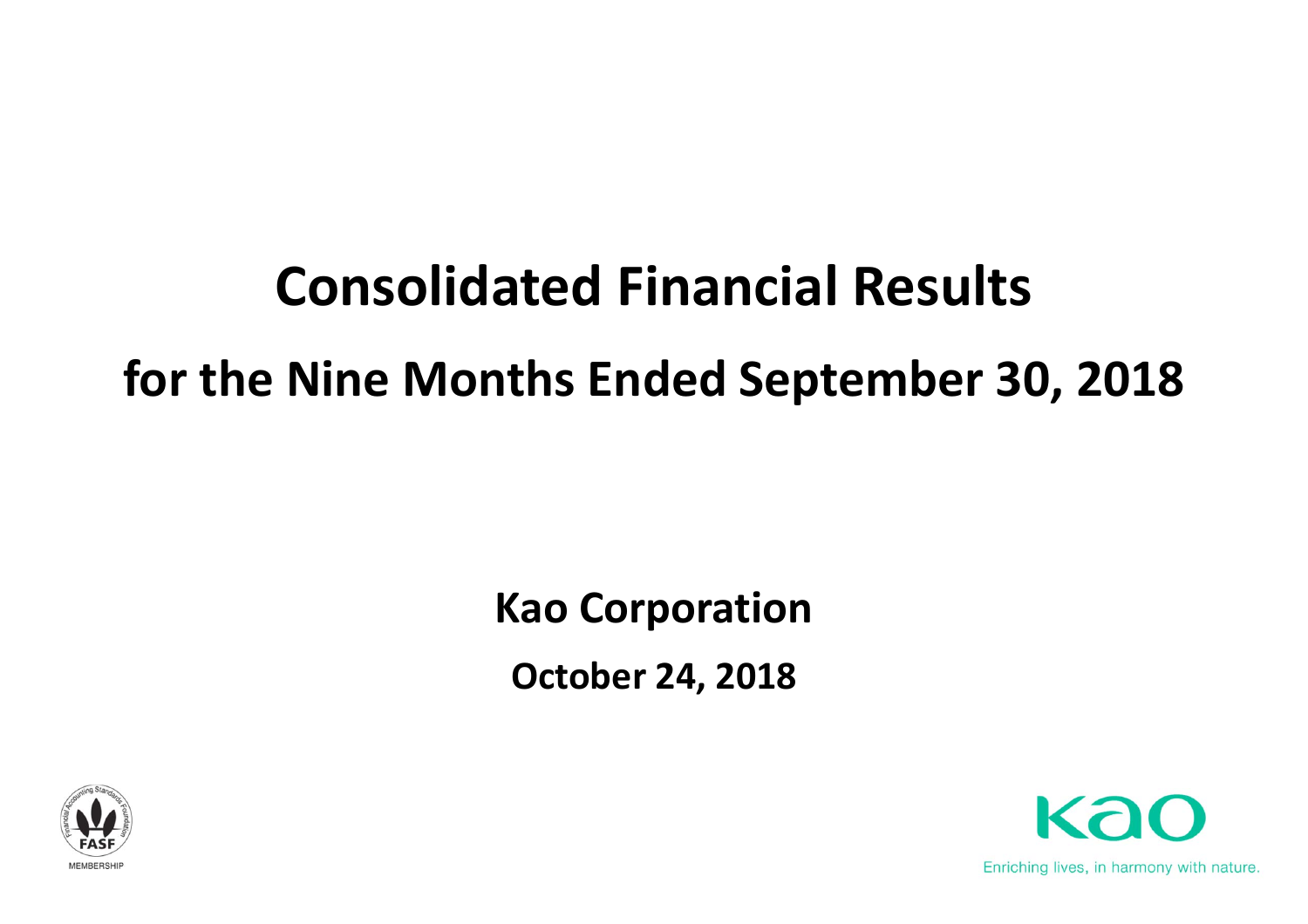These presentation materials are available on our website in PDF format:

www.kao.com/global/en/investor‐relations/library/presentations/

Forward-looking statements such as earnings forecasts and other projections contained in this release are based on information available at this time and assumptions that management believes to be reasonable, and do not constitute guarantees of future performance. Actual results may differ materially from those expectations due to various factors.

- As of the three months ended March 31, 2018, the following changes have been made.
	- 1. The Beauty Care Business has been divided into the Cosmetics Business and the Skin Care and Hair Care Business, changing the four former reportable segments into five.
	- 2. The *Curél* derma care brand, which formerly had been classified as skin care and hair care products, has been included in the Cosmetics Business, and the *Success* men's products brand, which formerly had been classified in the Human Health Care Business, has been included in the Skin Care and Hair Care Business. Net sales and operating income for the same period a year earlier have been restated accordingly.
	- 3. Due to the reorganization of the sales organization of the Consumer Products Business in Japan, operating income for the same period a year earlier has been restated.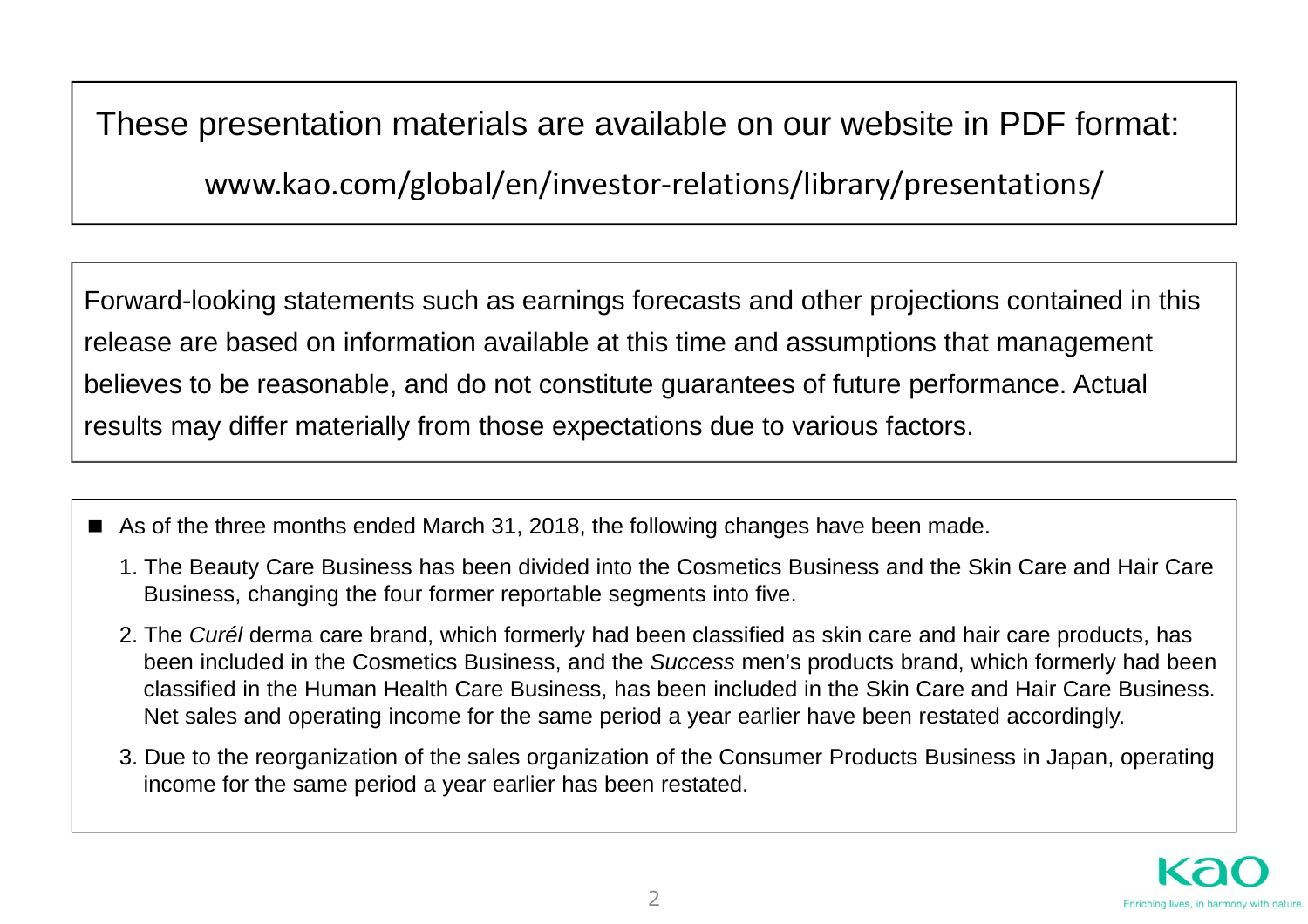### Overview of January‐September 2018 and Forecasts

- In a persistently severe competitive environment, the Kao Group made proactive investments for the future and enhanced marketing and sales activities to respond to diversification of consumer values and changes in the structure of retailing. However, due to lower-than-expected sales growth, the impact of increased fixed expenses for investments and higher raw material costs also resulted in lower-than-expected operating income.
- The Cosmetics Business continued to perform strongly in Asia, mainly in China. In Japan, the operating margin improved as structural reforms progressed steadily. Aiming to increase sales and operating income by focusing on eleven global strategy brands (G11).
- Skin care products continued to perform well in Japan and Asia. In the Americas, aiming to expand sales by responding to competition with new product launches, enhanced in-store merchandising and other measures.
- Hair care products continued to struggle due to shrinking mass markets in Japan, the Americas and Europe. Aiming to expand sales by differentiating brand image through improvements, conducting digital marketing, enhancing instore merchandising and other measures.
- The Consumer Products Business in the Americas and Europe has been conducting structural reforms to achieve higher profitability.
- Baby diapers struggled in Japan and China. In China, sales decreased due to competition from local manufacturers, downward pressure on prices and other factors. The operating margin declined due in part to higher raw material costs and increased depreciation expenses. Aiming to maintain brand value and expand sales from various perspectives, such as by promoting initiatives with retailers and enhancing communication of value.
- In the Fabric and Home Care Business, sales were basically flat compared with the same period a year earlier due to the severe competitive environment in Japan, and the operating margin declined due to higher raw material costs and increased fixed expenses. Sales and operating income are expected to recover, with steady sales of new and improved products in autumn.
- Aiming to achieve the forecast of consolidated results for the year ending December 31, 2018 by increasing sales and operating income through measures including launching of new and improved products and enhancing marketing and sales activities to make them more effective.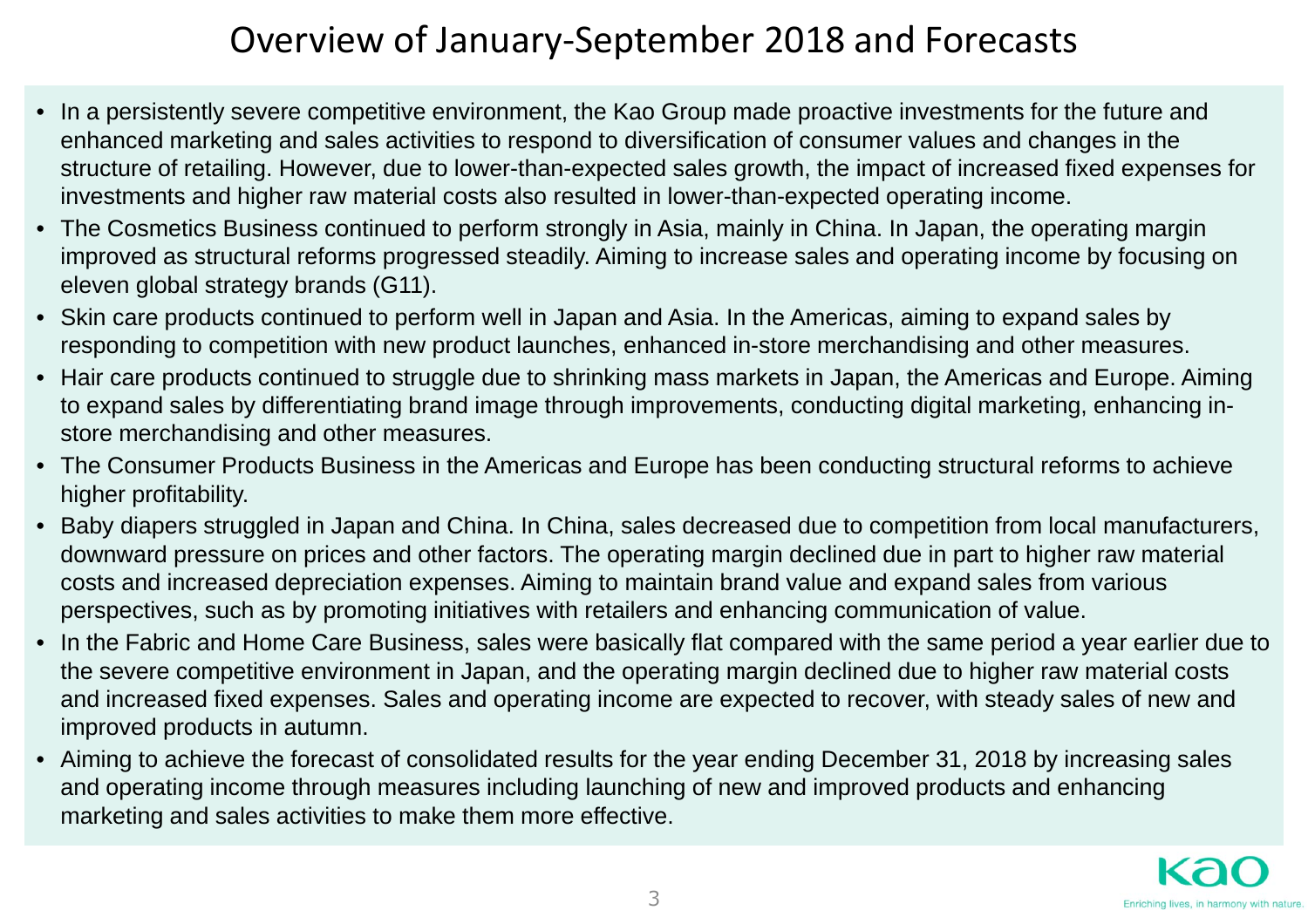# Highlights of Consolidated Financial Results

| Consumer Products Market <sup>1</sup>                                                               |                                                         | (January - September 2018)                  |          |         |
|-----------------------------------------------------------------------------------------------------|---------------------------------------------------------|---------------------------------------------|----------|---------|
| Growth of household and personal care market in Japan: <sup>2</sup> SRI/SCI: +1 point               |                                                         |                                             |          |         |
| Growth of cosmetics market in Japan: <sup>3</sup> Flat (Inbound demand grew)                        |                                                         |                                             |          |         |
| Consumer purchase price for 15 major household and personal care categories in Japan: $4$ +2 points |                                                         |                                             |          |         |
| Consolidated Operating Results (Nine months ended September 30)                                     |                                                         |                                             |          |         |
| (Billion yen)                                                                                       | FY2017                                                  | FY2018                                      | Growth % | Change  |
| Net sales                                                                                           | 1,080.2                                                 | 1,097.8                                     | $+1.6$   | $+17.6$ |
|                                                                                                     |                                                         | Effect of currency translation <sup>5</sup> | $+0.3$   | $+2.9$  |
|                                                                                                     | Like-for-like, excluding effect of currency translation |                                             | $+1.4$   | $+14.7$ |
| Operating income                                                                                    | 137.8                                                   | 142.2                                       | $+3.2$   | $+4.4$  |
| Operating margin                                                                                    | 12.8%                                                   | 13.0%                                       |          |         |
| Income before income taxes                                                                          | 137.4                                                   | 141.9                                       | $+3.3$   | $+4.5$  |
| Net income                                                                                          | 97.2                                                    | 100.6                                       | $+3.5$   | $+3.4$  |
| Net income attributable to owners of the parent                                                     | 96.4                                                    | 99.4                                        | $+3.1$   | $+3.0$  |
| EBITDA (Operating income + Depr. & amort.)                                                          | 178.1                                                   | 186.8                                       | $+4.9$   | $+8.7$  |
| Basic earnings per share (yen)                                                                      | 195.64                                                  | 202.97                                      | $+3.7$   | $+7.33$ |

1. SRI: Estimates based on POS data from approx. 3,000 retail outlets nationwide / SCI: Purchasing data from approx. 50,000 consumer monitors nationwide SLI: Purchasing data for cosmetics, skin care and hair care products from approx. 40,000 female monitors nationwide. [Surveys by INTAGE Inc.]

2. Year-on-year growth rate of market size on a value basis (yen). (Source: SRI POS data, SCI data.)

3. Year-on-year growth rate of market size on a value basis (yen). (Source: SLI data based on Kao's definition. Survey excludes inbound demand.)

4.Comparison with the same period of the previous fiscal year using an index with January to December 2008 as 100 (Source: SRI POS data)

5. Exchange rates: 109.65 yen/USD, 130.98 yen/Euro, 16.85 yen/Yuan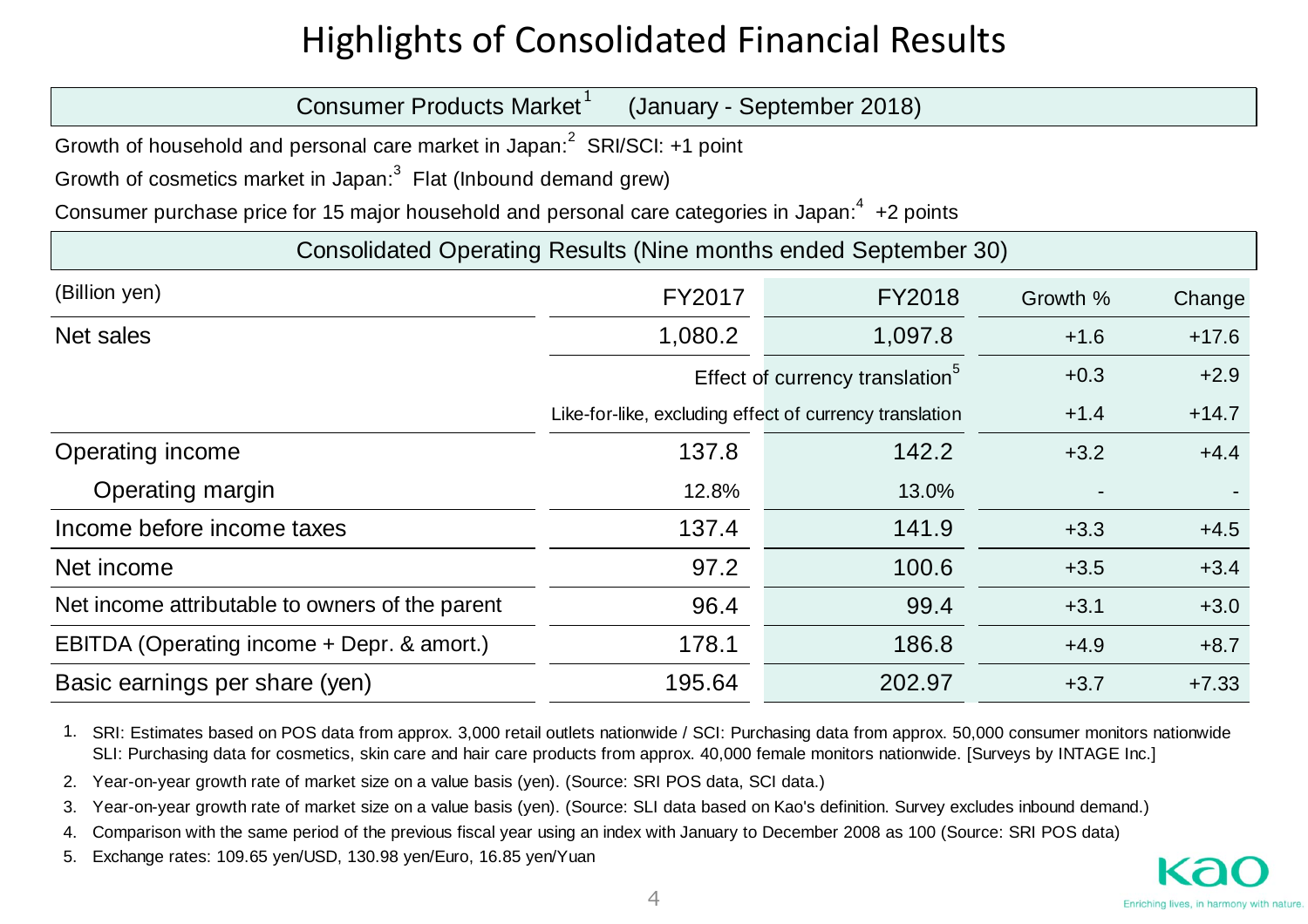#### Consolidated Net Sales by Segment/Geographic Area



1. Net sales of the Chemical Business include intersegment transactions

2. Excluding the effect of currency translation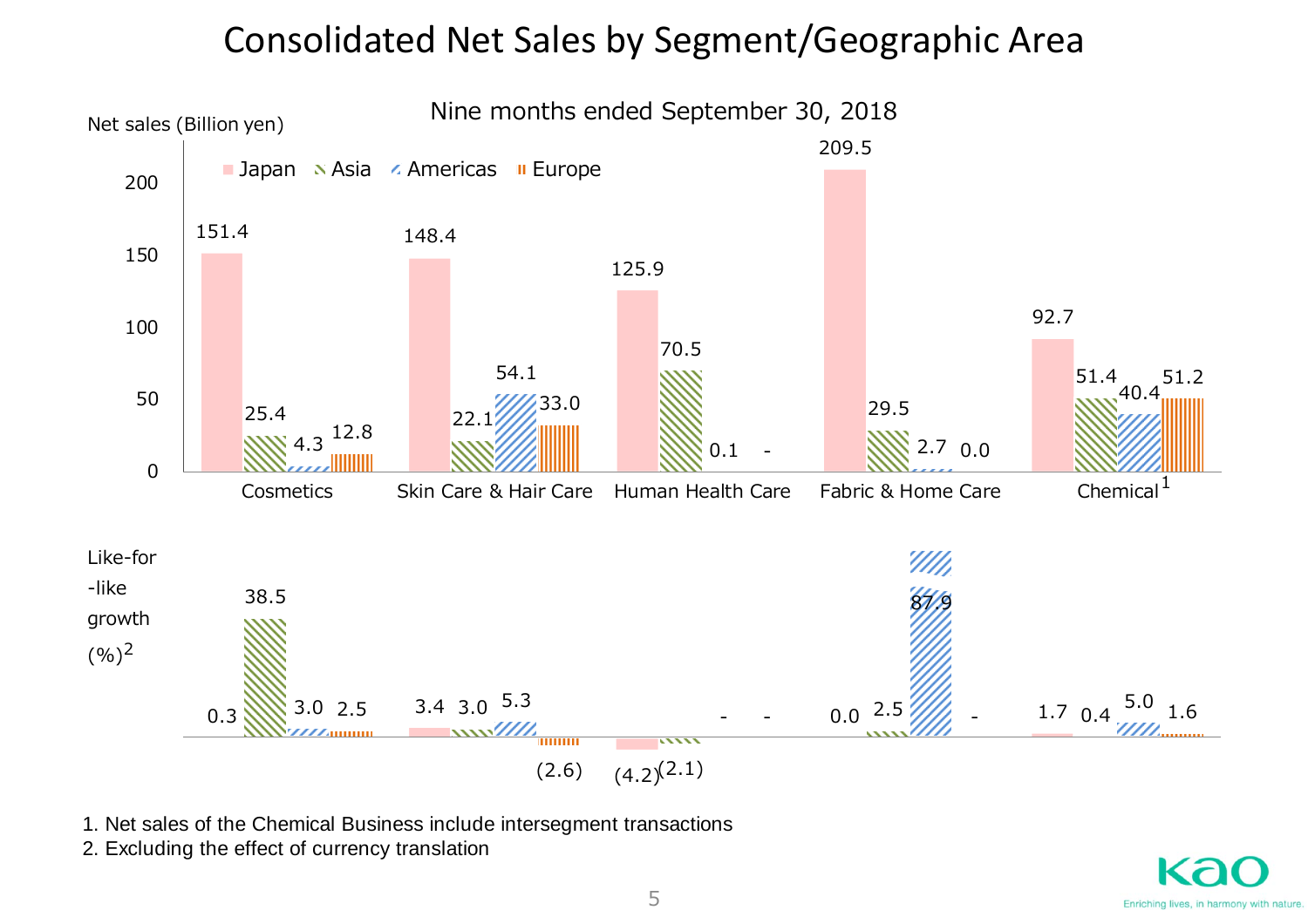## Consolidated Results by Segment

Nine months ended September 30, 2018



1. Net sales and operating income of the Chemical Business include intersegment transactions

2. Excluding the effect of currency translation

1.8

23.3

Chemical  $^1$ 

46.9

Fabric &

Home

Care